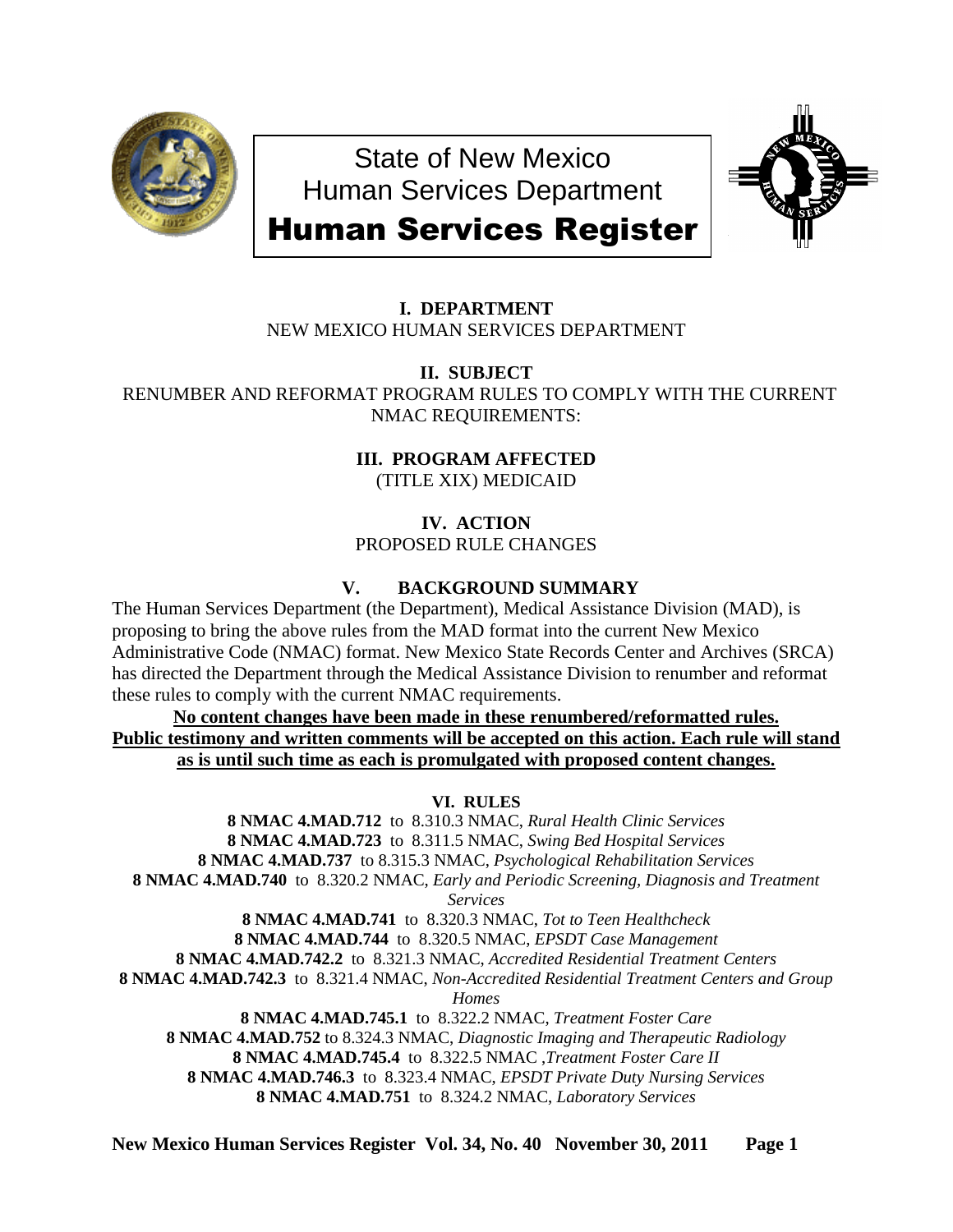**8 NMAC 4.MAD.758** to 8.324.9 NMAC, *Nutrition Services* **8 NMAC 4.MAD.764** to 8.325.5 NMAC, *Transplant Services* **8 NMAC 4.MAD.767** to 8.325.8 NMAC, *Rehabilitation Service Providers* **8 NMAC 4.MAD.772** to 8.326.3 NMAC, *Case Management Services for Pregnant Women and Their Infants* **8 NMAC 4.MAD.773** to 8.326.4 NMAC, *Case Management Services for the Chronically Mentally Ill* **8 NMAC 4.MAD.774** to 8.326.5 NMAC, *Case Management Services Traumatically Brian Injured Adults* **8 NMAC 4.MAD.775** to 8.326.6 NMAC, *Case Management Services to Children up to Age Three* **8 NMAC 4.MAD.776** to 8.326.7 NMAC, *Adult Protective Services Case Management* **8 NMAC 4.MAD.778** to 8.326.8 NMAC, *Case Management Services for Children Provided by Juvenile Probation and Parole Officers* **8 NMAC 4.MAD.954** to 8.350.3 NMAC, *Abstract Submission for Level of Care* **8 NMAC 4.MAD.990** to 8.354.2 NMAC, *PASARR and Patient Status Hearings*

The style and format changes refer to the above referenced MAD rules of the Medical Assistance Program Policy Manual. This register and the proposed changes are available on the Medical Assistance Division web site at [www.hsd.state.nm.us/mad/registers/2011.](http://www.hsd.state.nm.us/mad/registers/2011) The rules are attached to the register. If you do not have Internet access, a copy of the rules may be requested by contacting the Medical Assistance Division at 505-827-3157.

#### **VII. EFFECTIVE DATE**

The Department proposes to implement these rules effective March 1, 2012.

#### **VIII. PUBLIC HEARING**

A public hearing to receive testimony on these rule changes will be held at 9:00 a.m. on January 17, 2012 in the South Park Conference Room 2055 S. Pacheco, Ste 500-590, Santa Fe, NM.

If you are a person with a disability and you require this information in an alternative format or require a special accommodation to participate in the public hearing, please contact the Division toll free at 1-888-997-2583 and ask for extension 7-3156. In Santa Fe call 827-3156. The Department's TDD system may be accessed toll-free at 1-800-659-8331 or in Santa Fe by calling 505-827-3157. The Department requests at least ten (10) days advance notice to provide requested alternative formats and special accommodations.

Copies of all comments will be made available by the Medical Assistance Division upon request by providing copies directly to a requestor or by making them available on the MAD website or at a location within the county of the requestor.

#### **IX. ADDRESS**

Interested persons may address written or recorded comments to:

Sidonie Squier, Secretary Human Services Department P.O. Box 2348 Santa Fe, New Mexico 87504-2348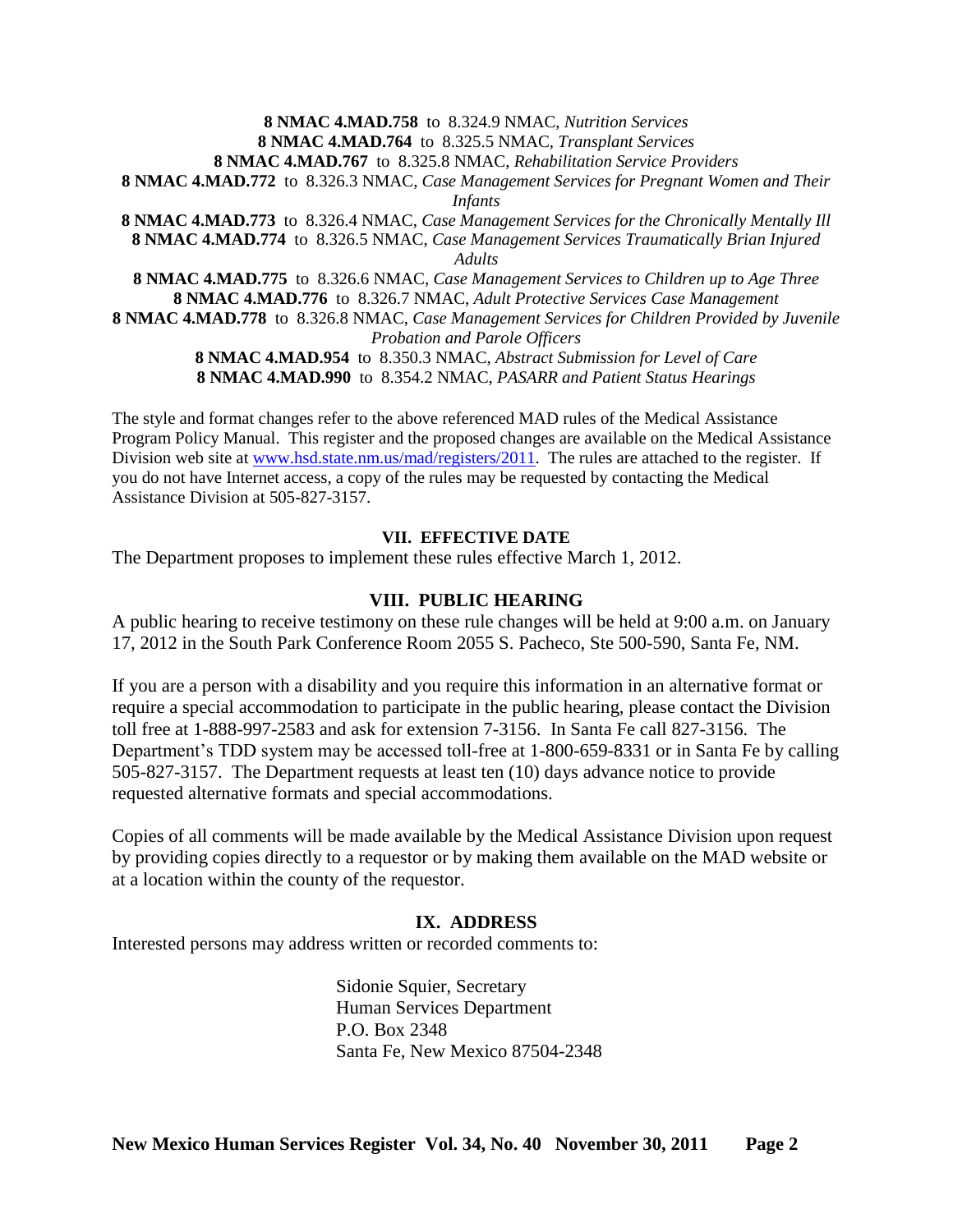These comments must be received no later than 5:00 p.m. on January 17, 2011. Written and recorded comments will be given the same consideration as oral comments made at the public hearing. Interested persons may also address comments via electronic mail to: [Barbara.watkins@state.nm.us.](mailto:Barbara.watkins@state.nm.us)

# **X. PUBLICATION**

Publication of these rules approved by:

SIDONIE SQUIER, SECRETARY HUMAN SERVICES DEPARTMENT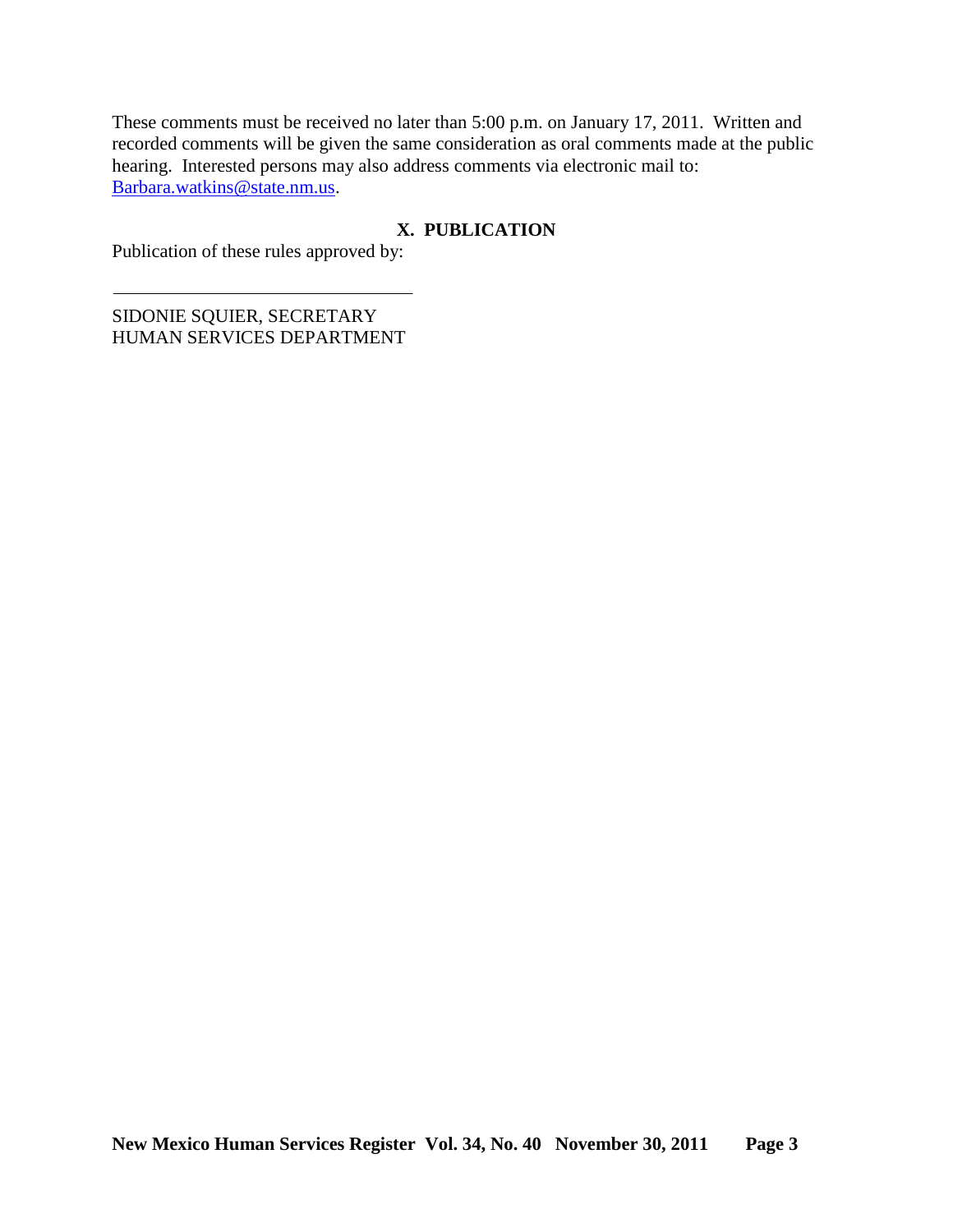## **INDEX**

# **712 RURAL HEALTH CLINIC SERVICES PAGE**

| 712.2 Provider Responsibilities                 |                  |
|-------------------------------------------------|------------------|
| 712.3 Covered Services and Service Limitations. |                  |
| 712.4 Non-Core Medical Services                 | $\boldsymbol{4}$ |
| 712.5 Noncovered Services                       | 5                |
| 712.6 Prior Approval and Utilization Review     |                  |
|                                                 |                  |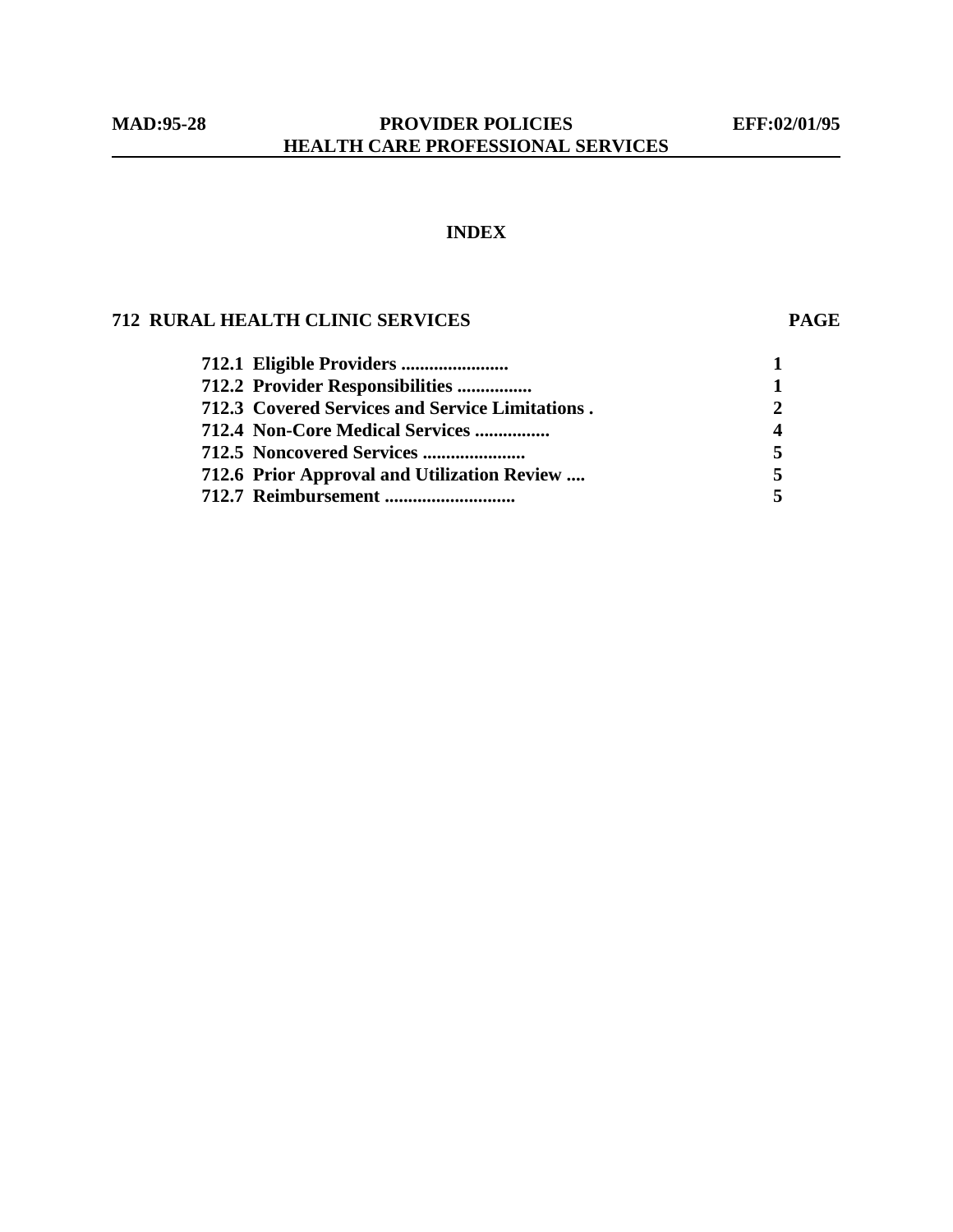This page intentionally left blank.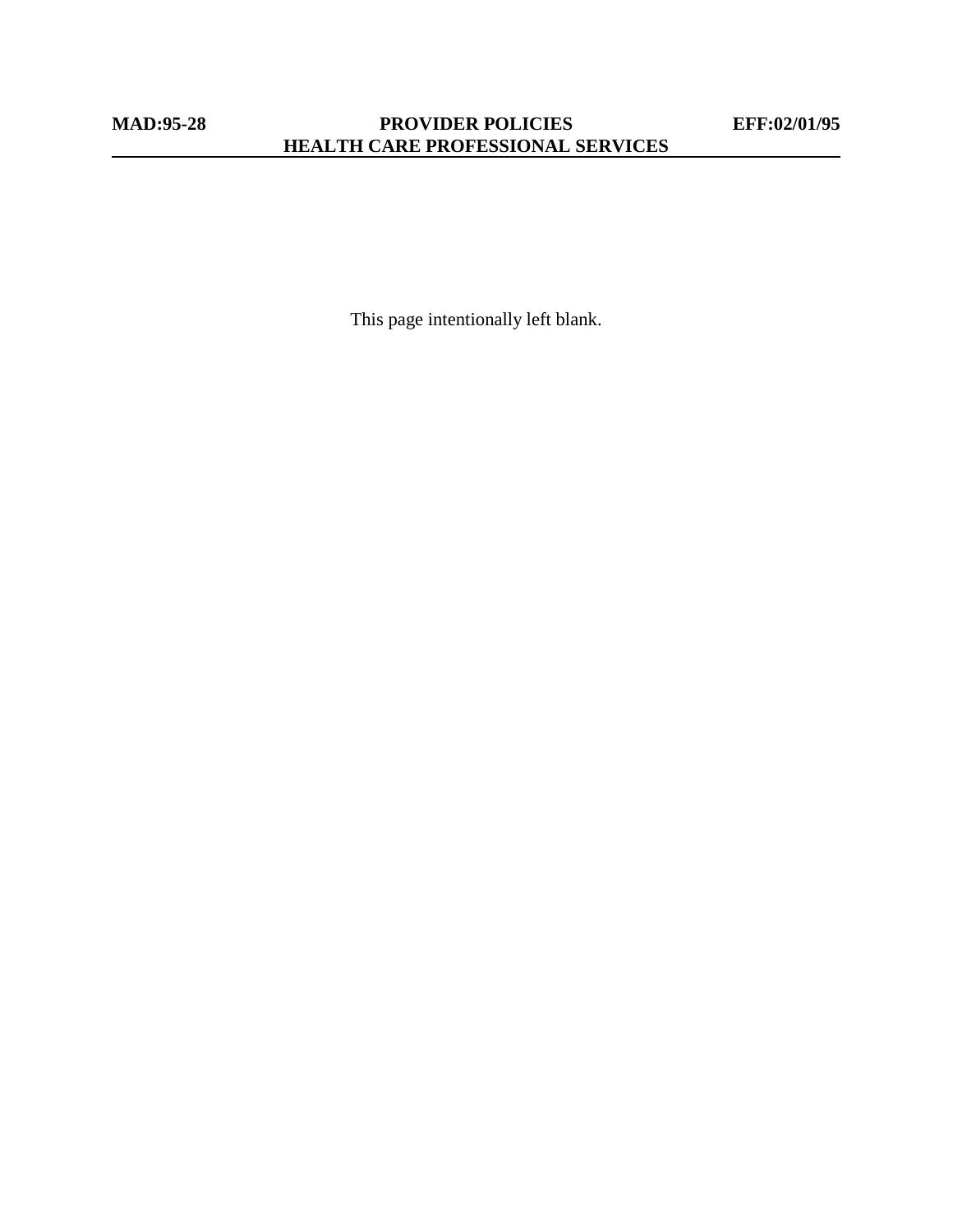## **712 RURAL HEALTH CLINIC SERVICES**

The New Mexico Medicaid program (Medicaid) pays for medically necessary health services furnished to eligible recipients. To help rural New Mexico recipients receive necessary services, the New Mexico Medical Assistance Division (MAD) pays for covered Medicaid services provided in rural health clinics [42 CFR § 440.20].

This section describes eligible providers, covered services, service limitations, and general reimbursement methodology.

#### **712.1 Eligible Providers**

Upon approval of New Mexico Medical Assistance Program Provider Participation Agreements by MAD, the following providers are eligible to be reimbursed for furnishing services as rural health clinics:

- 1. Clinics certified as non-hospital based rural health clinics by the Health Care Financing Administration (HCFA) following a survey and recommendation from the Licensing and Certification Bureau of the New Mexico Department of Health (DOH); or
- 2. Clinics which are integral parts of institutional providers, such as hospitals, skilled nursing facilities or home health agencies, that have been certified as hospital-based rural health clinics by the Licensing and Certification Bureau of the DOH.

Once enrolled, providers receive a packet of information, including Medicaid program policies, billing instructions, utilization review instructions, and other pertinent material from MAD. Providers are responsible for ensuring that they have received these materials and for updating them as new materials are received from MAD.

## **712.2 Provider Responsibilities**

Providers who furnish services to Medicaid recipients must comply with all specified Medicaid participation requirements. See Section MAD-701, GENERAL PROVIDER POLICIES.

Providers must verify that individuals are eligible for Medicaid at the time services

## **MAD-712 -**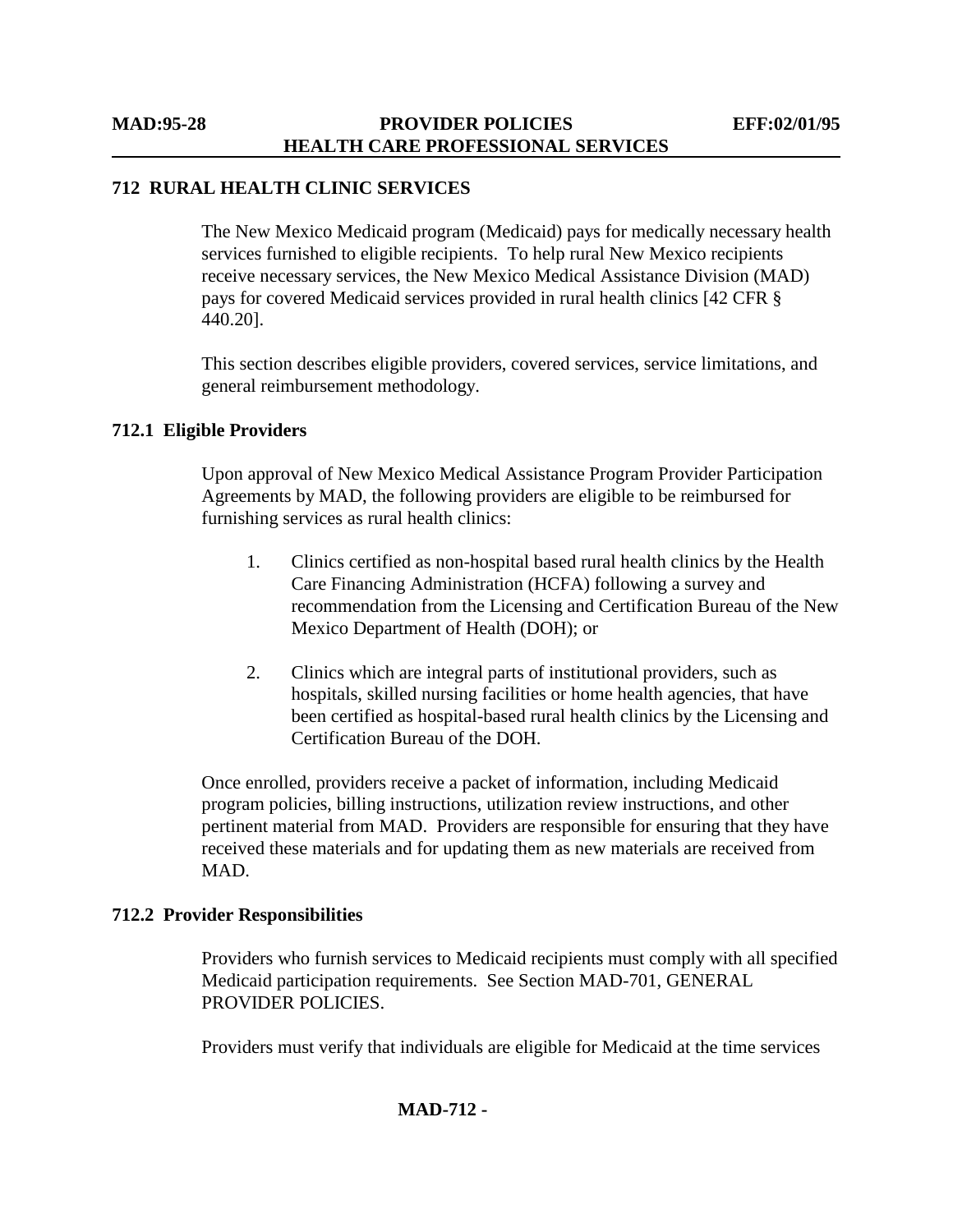are furnished and determine if Medicaid recipients have other health insurance.

Providers must maintain records which are sufficient to fully disclose the extent and nature of the services provided to recipients. See Section MAD-701, GENERAL PROVIDER POLICIES.

# **712.3 Covered Services and Service Limitations**

All services provided by the clinic must be furnished in accordance with applicable federal, state, and local laws and regulations and must be furnished within the limitations applicable to Medicaid covered benefits.

The following are covered services:

- 1. Medically necessary diagnostic and therapeutic services, supplies, and treatment of medical conditions, including medically necessary family planning services. See Section MAD-762, REPRODUCTIVE HEALTH SERVICES;
- 2. Laboratory and diagnostic imaging services for diagnosis and treatment; and
- 3. Surgical procedures, emergency room physician services, and inpatient hospital visits furnished at a different facility when performed by a physician under contract to a rural health clinic.

**712.31 Visiting Nurse Services** Medicaid covers visiting nurse services through a rural health clinic if the following criteria are met [42 CFR  $§$  440.20(b)(4)]:

- 1. The rural health clinic is located in an area in which there is a shortage of home health agencies, as determined by the Secretary of the federal Department of Health and Human Services. The rural health clinic does not need separate or additional home health agency certification to furnish visiting nurse services;
- 2. The services are furnished to homebound recipients;
- 3. The services are furnished by a registered nurse, licensed practical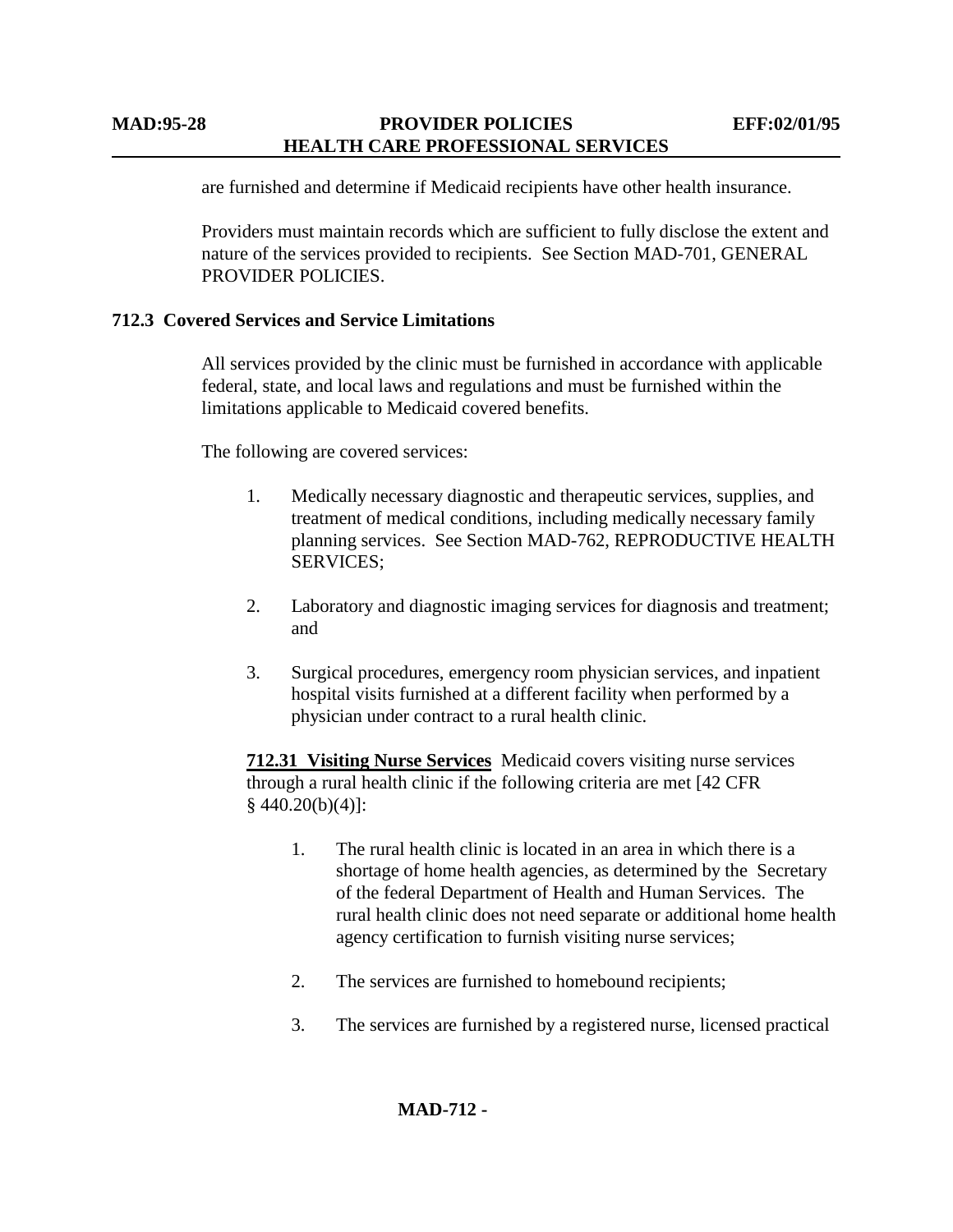nurse, or licensed vocational nurse who is employed by, or receives compensation for the services from, the clinic;

- . 4. The services are furnished under a written plan of treatment that is:
	- A. Established and reviewed at least every sixty (60) days by supervising physicians at the rural health clinics;
	- B. Established by certified nurse practitioners, certified physician assistants, certified nurse midwives, licensed nurse midwives, or specialized nurse practitioners and reviewed at least every sixty (60) days by supervising physicians; and
	- . C. Signed by nurse practitioners, physician assistants, nurse midwives, specialized nurse practitioners, or supervisory physicians of the clinic.
- 5. Prior approval for nursing services must be obtained from the MAD utilization review contractor.

**712.32 Primary Care Network Restrictions** All rural health clinics are subject to the Primary Care Network restrictions. See Section MAD-603, PRIMARY CARE NETWORK.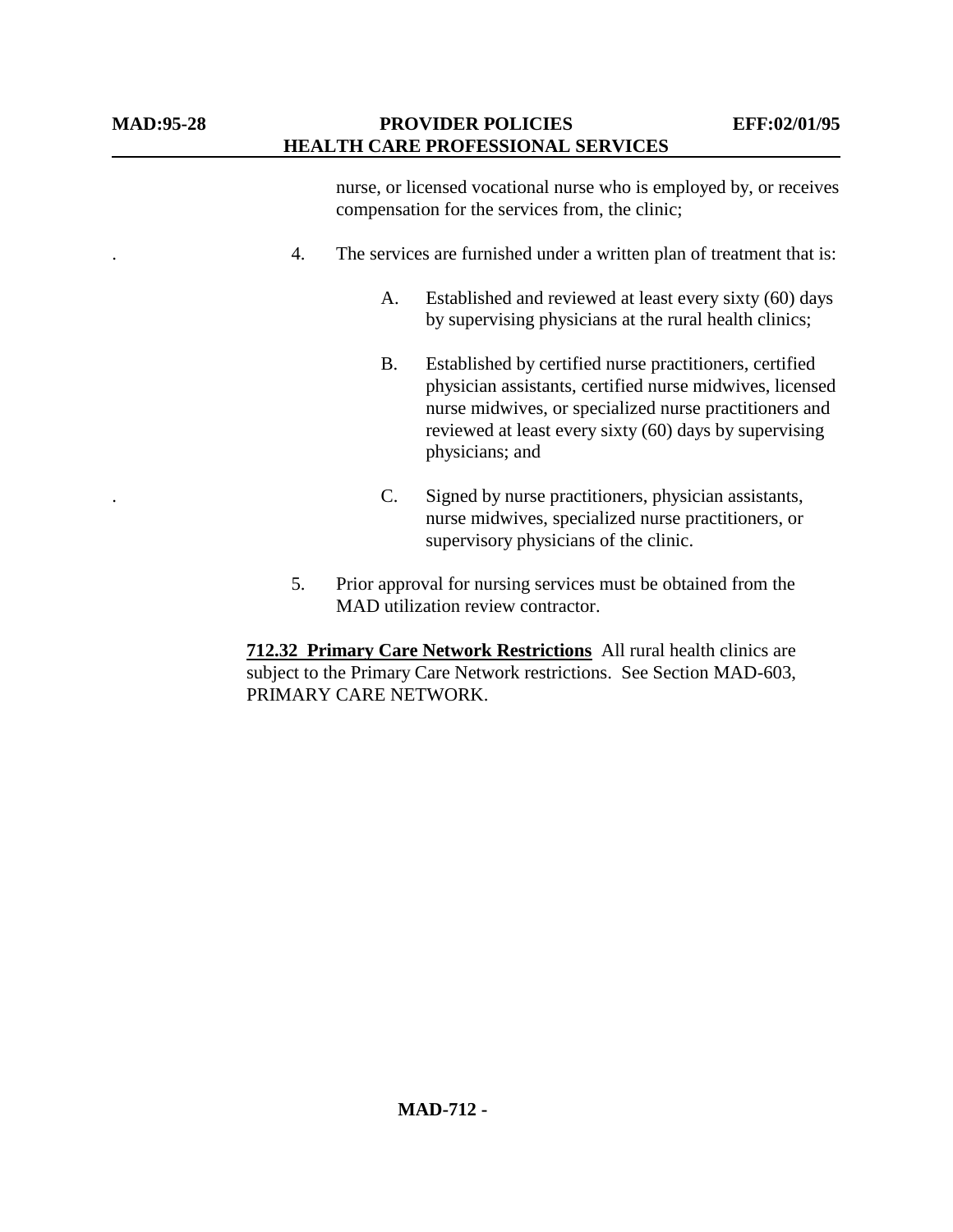#### **712.4 Non-Core Medical Services**

Core medical services, as defined in the Rural Health Clinic Act, performed at rural health clinics are included in the encounter rate for purposes of Medicaid reimbursement. The following non-core services may be provided in rural clinics, however, reimbursement for these services is not included in the encounter rate:

- 1. Optometric services, including vision examinations and eyeglasses dispensing;
- 2. Hearing aid dispensing and related evaluations;
- 3. Psychological services;
- 4. Rural health drug services; and
	- (A) Pharmacy services are covered by Medicaid if the rural health clinic obtains a separate pharmacy provider number. A separate New Mexico Medical Assistance Program Provider Participation Application must be submitted for pharmacy services and be approved by MAD.
	- (B) Pharmacy dispensing services must be billed with the separate pharmacy provider number.
	- (C) The rural health clinic pharmacy must be licensed by the State Pharmacy Board. See Section MAD-753, PHARMACY SERVICES.
- 5. Rural health dental services.
	- (A) Certified rural health clinics may participate as rural health dental providers if they obtain a separate dental provider numbers. A separate New Mexico Medical Assistance Program Provider Participation Application must be submitted by a rural health center dental provider and be approved by MAD.
	- (B) Dental services must be billed under the separate dental provider number, not the rural health clinic provider number. See Section MAD-716, DENTAL SERVICES.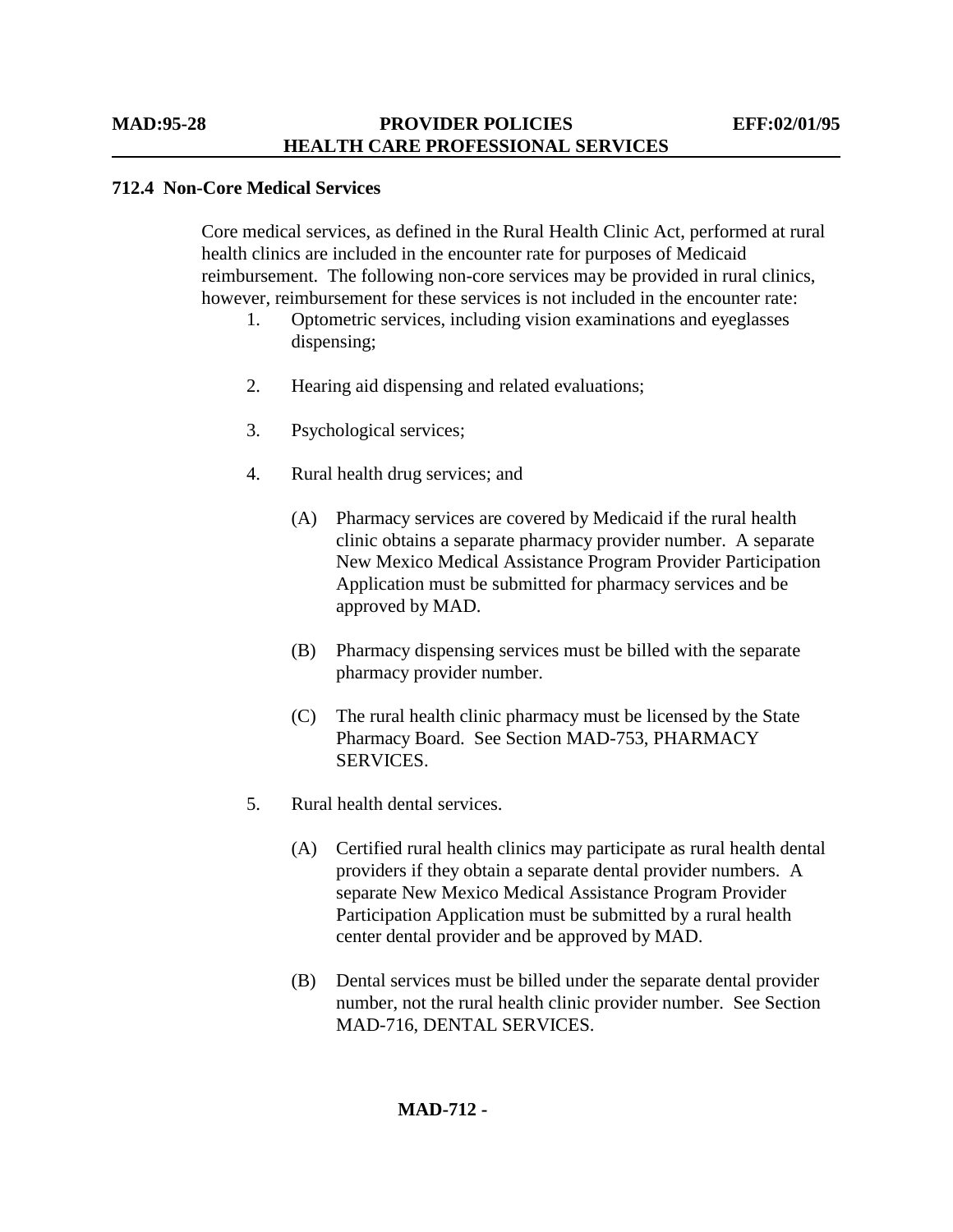## **712.5 Noncovered Services**

Rural health clinic services are subject to the same limitations and coverage restrictions which exist for other Medicaid services. See Section MAD-602, GENERAL NONCOVERED SERVICES.

# **712.6 Prior Approval and Utilization Review**

All Medicaid services are subject to utilization review for medical necessity and program compliance. Reviews may be performed before services are furnished, after services are furnished and before payment is made, or after payment is made. See Section MAD-705, PRIOR APPROVAL AND UTILIZATION REVIEW. Once enrolled, providers receive instructions and documentation forms necessary for prior approval and claims processing.

**712.61 Prior Approval** Certain procedures or services may require prior approval from MAD or its designee. Services for which prior approval was obtained remain subject to utilization review at any point in the payment process.

**712.62 Eligibility Determination** Prior approval of services does not guarantee that individuals are eligible for Medicaid. Providers must verify that individuals are eligible for Medicaid at the time services are furnished and determine if Medicaid recipients have other health insurance.

**712.63 Reconsideration** Providers who disagree with prior approval request denials or other review decisions can request a re-review and a reconsideration. See Section MAD-953, RECONSIDERATION OF UTILIZATION REVIEW DECISIONS.

## **712.7 Reimbursement**

Rural health clinics must submit claims for reimbursement on the UB-92 claim form or its successor. See Section MAD-702, BILLING FOR MEDICAID SERVICES. Once enrolled, providers receive instructions on documentation, billing, and claims processing.

**712.71 Reimbursement for Non-Hospital Based Rural Health Clinics** Interim reimbursement is made at an encounter rate established for the clinic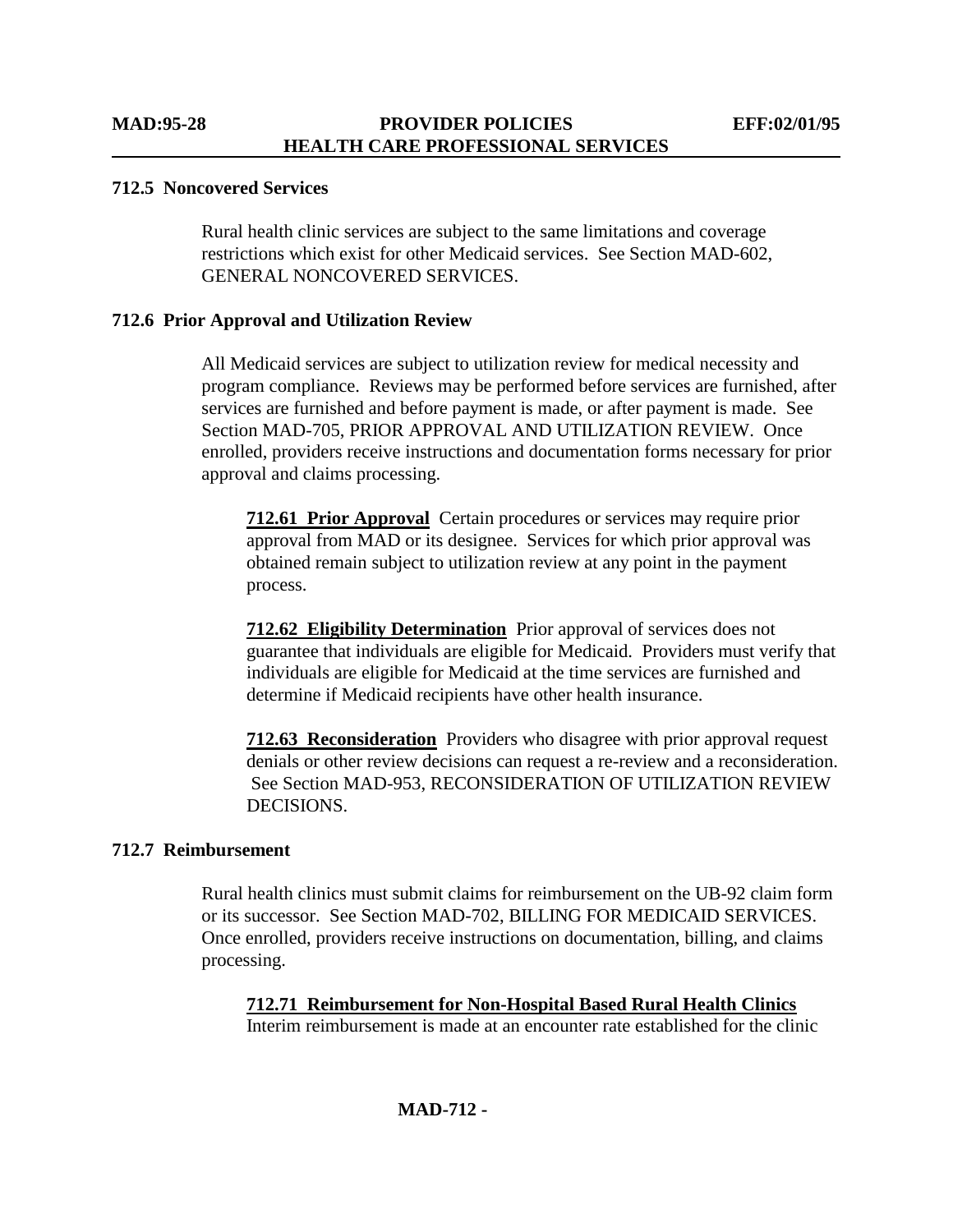by the Medicare intermediary.

- (A) An "encounter" means a face-to-face meeting between a recipient and any health professional whose services are reimbursed as a covered rural health clinic service.
- (B) A final cost settlement based on the audit data is made in accordance with applicable Medicare regulations following the Medicare cost settlement.
- (C) Multiple encounters with the same or different health professional(s) that take place on the same date at a single location are considered a single encounter.
	- (1) Exceptions exist for cases in which the recipient suffers illness or injury requiring additional diagnosis or treatment on the same day, after the first encounter.
	- (2) All medical, surgical, diagnostic imaging, supplies, and clinical laboratory services furnished during the encounter are considered reimbursed within the encounter rate.

**712.72 Reimbursement for Non-Core Services** Reimbursement to rural health clinics for drug services, dental services, vision services, hearing services, psychiatric or psychological services, and other non-core medical services is made according to the regulations applicable to each of these specific program areas. These services are not reimbursed on a reasonable cost basis, but instead are reimbursed as described in the applicable service sections.

**712.73 Reimbursement for Hospital Based Rural Health Clinics** Interim reimbursement to hospital, or other facility, based rural health clinics is made at the percentage determined by MAD. Adjustments and fiscal year reconciliations are made by MAD.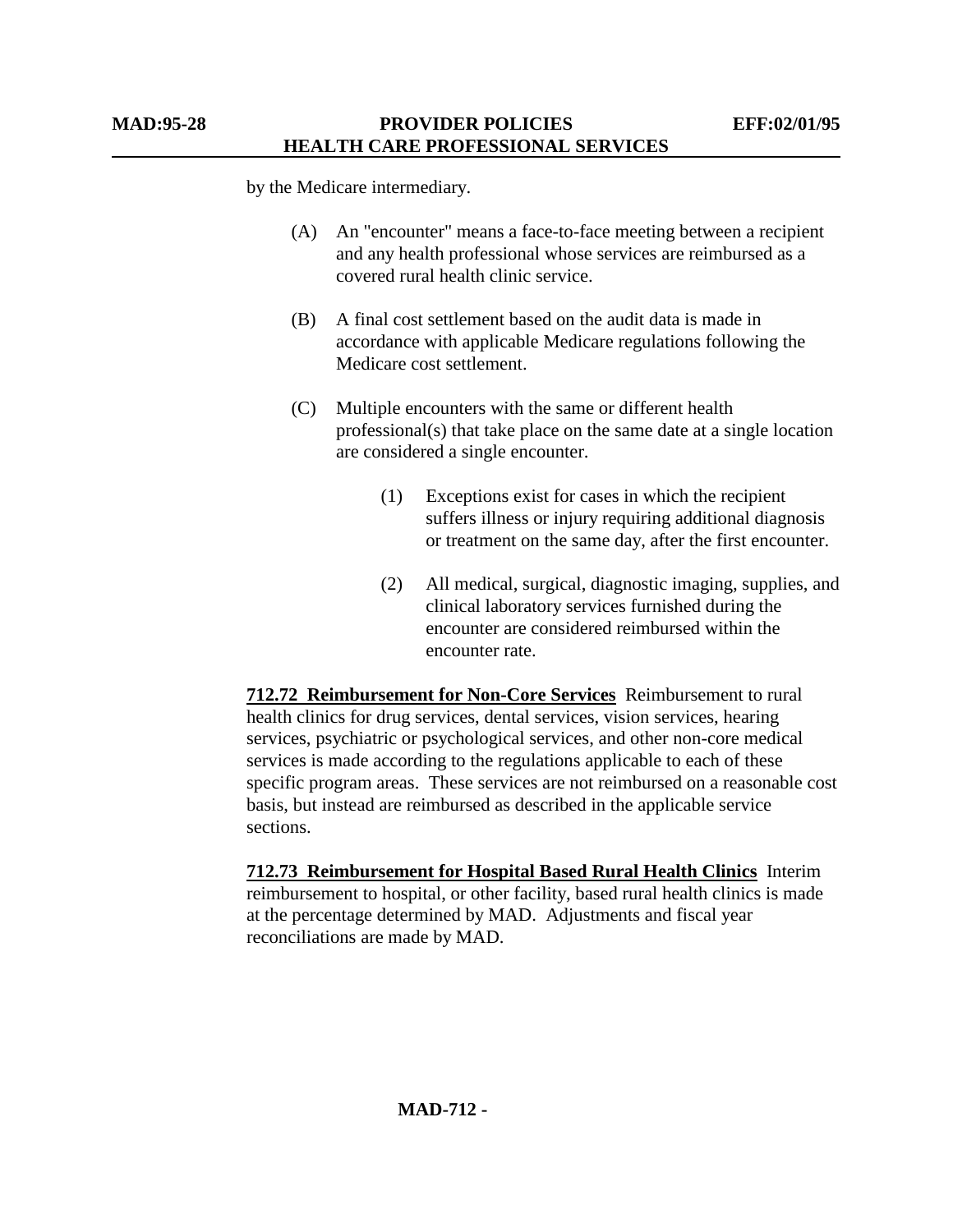# **8.310.3 NMAC is an example of a rule which has been renumbered and reformatted from its pre-NMAC rule 8 NMAC 4.MAD.712, attached. All 24 rules will be posted to our website on March 1, 2012.**

**TITLE 8 SOCIAL SERVICES CHAPTER 310 HEALTH CARE PROFESSIONAL SERVICES PART 3 RURAL HEALTH CLINIC SERVICES**

**8.310.3.1 ISSUING AGENCY:** New Mexico Human Services Department. [2/1/95; 8.310.3.1 NMAC - Rn, 8 NMAC 4.MAD.000.1, 3/1/12]

**8.310.3.2 SCOPE:** The rule applies to the general public. [2/1/95; 8.310.3.2 NMAC - Rn, 8 NMAC 4.MAD.000.2, 3/1/12]

**8.310.3.3 STATUTORY AUTHORITY:** The New Mexico medicaid program is administered pursuant to regulations promulgated by the federal department of health and human services under Title XIX of the Social Security Act, as amended and by the state human services department pursuant to state statute. See Sections 27-2- 12 et seq. NMSA 1978 (Repl. Pamp. 1991).

[2/1/95; 8.310.3.3 NMAC - Rn, 8 NMAC 4.MAD.000.3, 3/1/12]

**8.310.3.4 DURATION:** Permanent

[2/1/95; 8.310.3.4 NMAC - Rn, 8 NMAC 4.MAD.000.4, 3/1/12]

**8.310.3.5 EFFECTIVE DATE:** February 1, 1995 [2/1/95; 8.310.3.5 NMAC - Rn, 8 NMAC 4.MAD.000.5, 3/1/12]

**8.310.3.6 OBJECTIVE:** The objective of these regulations is to provide policies for the service portion of the New Mexico medicaid program. These policies describe eligible providers, covered services, noncovered services, utilization review, and provider reimbursement. [2/1/95; 8.310.3.6 NMAC - Rn, 8 NMAC 4.MAD.000.6, 3/1/12]

#### **8.310.3.7 DEFINITIONS:** [RESERVED]

**8.310.3.8 MISSION STATEMENT:** The mission of the New Mexico medical assistance division (MAD) is to maximize the health status of medicaid-eligible individuals by furnishing payment for quality health services at levels comparable to private health plans.

[2/1/95; 8.310.3.8 NMAC - Rn, 8 NMAC 4.MAD.002, 3/1/12]

**8.310.3.9 RURAL HEALTH CLINIC SERVICES:** The New Mexico medicaid program (medicaid) pays for medically necessary health services furnished to eligible recipients. To help rural New Mexico recipients receive necessary services, the New Mexico medical assistance division (MAD) pays for covered medicaid services provided in rural health clinics [42 CFR Section 440.20]. This part describes eligible providers, covered services, service limitations, and general reimbursement methodology. [2/1/95; 8.310.3.9 NMAC - Rn, 8 NMAC 4.MAD.712, 3/1/12]

#### **8.310.3.10 ELIGIBLE PROVIDERS:**

A. Upon approval of New Mexico medical assistance program provider participation agreements by MAD, the following providers are eligible to be reimbursed for furnishing services as rural health clinics:

 (1) clinics certified as non-hospital based rural health clinics by the health care financing administration (HCFA) following a survey and recommendation from the licensing and certification bureau of the New Mexico department of health (DOH); or

 (2) clinics which are integral parts of institutional providers, such as hospitals, skilled nursing facilities or home health agencies, that have been certified as hospital-based rural health clinics by the licensing and certification bureau of the DOH.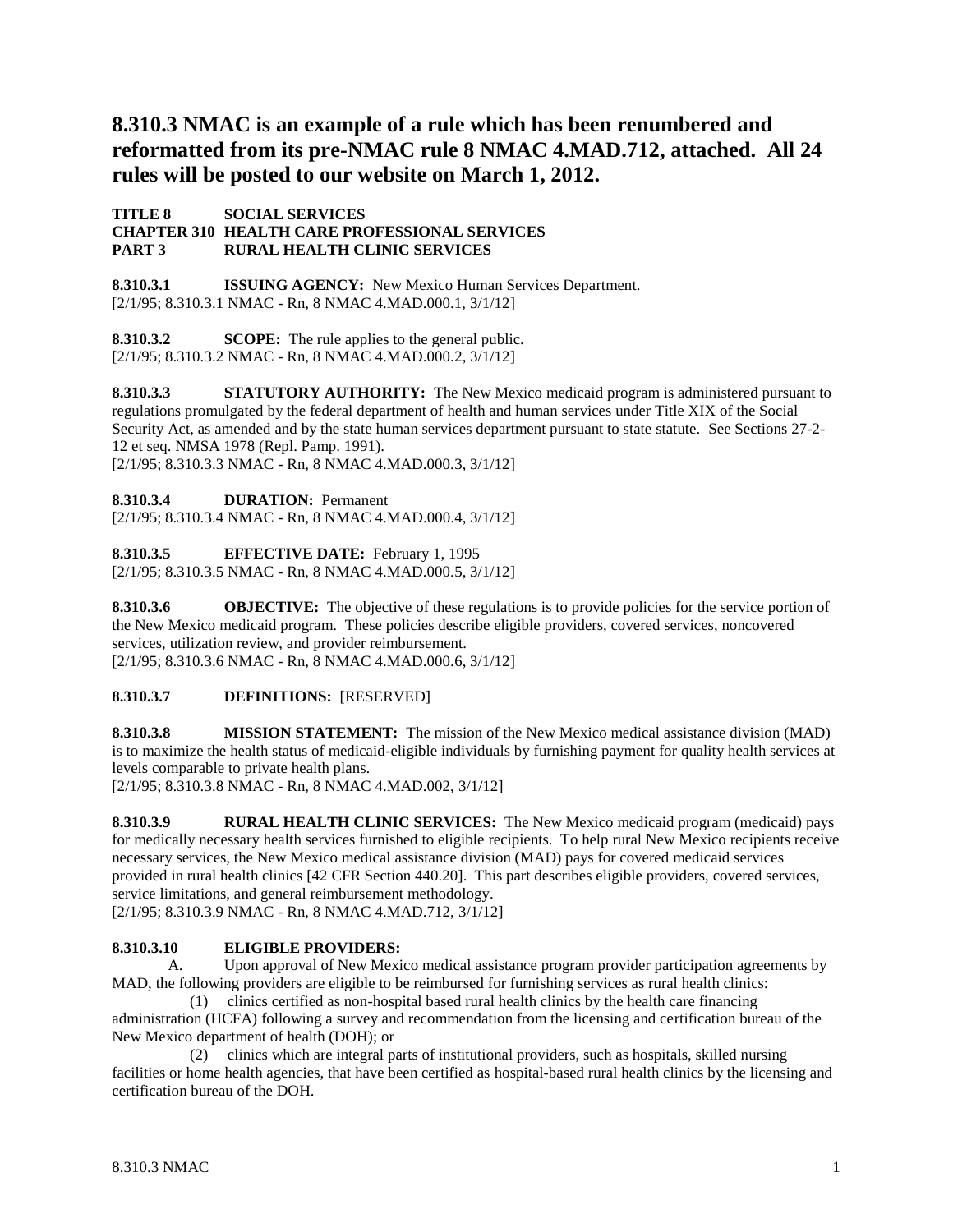B. Once enrolled, providers receive a packet of information, including medicaid program policies, billing instructions, utilization review instructions, and other pertinent material from MAD. Providers are responsible for ensuring that they have received these materials and for updating them as new materials are received from MAD.

[2/1/95; 8.310.3.10 NMAC - Rn, 8 NMAC 4.MAD.712.1, 3/1/12]

**8.310.3.11 PROVIDER RESPONSIBILITIES:** Providers who furnish services to medicaid recipients must comply with all specified medicaid participation requirements. See 8.302.1 NMAC, *General Provider Policies*. Providers must verify that individuals are eligible for medicaid at the time services are furnished and determine if medicaid recipients have other health insurance. Providers must maintain records which are sufficient to fully disclose the extent and nature of the services provided to recipients. See 8.302.1 NMAC, *General Provider Policies*.

[2/1/95; 8.310.3.11 NMAC - Rn, 8 NMAC 4.MAD.712.2, 3/1/12]

**8.310.3.12 COVERED SERVICES AND SERVICE LIMITATIONS:** All services provided by the clinic must be furnished in accordance with applicable federal, state, and local laws and regulations and must be furnished within the limitations applicable to medicaid covered benefits.

A. The following are covered services:

 (1) medically necessary diagnostic and therapeutic services, supplies, and treatment of medical conditions, including medically necessary family planning services; see Section MAD-762, *Reproductive Health Servics*;

(2) laboratory and diagnostic imaging services for diagnosis and treatment; and

 (3) surgical procedures, emergency room physician services, and inpatient hospital visits furnished at a different facility when performed by a physician under contract to a rural health clinic.

B. **Visiting nurse services:** Medicaid covers visiting nurse services through a rural health clinic if the following criteria are met [42 CFR Section 440.20(b)(4)]:

 (1) the rural health clinic is located in an area in which there is a shortage of home health agencies, as determined by the secretary of the federal department of health and human services; the rural health clinic does not need separate or additional home health agency certification to furnish visiting nurse services;

(2) the services are furnished to homebound recipients;

 (3) the services are furnished by a registered nurse, licensed practical nurse, or licensed vocational nurse who is employed by, or receives compensation for the services from the clinic;

(4) the services are furnished under a written plan of treatment that is:

 (a) established and reviewed at least every sixty (60) days by supervising physicians at the rural health clinics;

 (b) established by certified nurse practitioners, certified physician assistants, certified nurse midwives, licensed nurse midwives, or specialized nurse practitioners and reviewed at least every sixty (60) days by supervising physicians; and

 (c) signed by nurse practitioners, physician assistants, nurse midwives, specialized nurse practitioners, or supervisory physicians of the clinic;

(5) prior approval for nursing services must be obtained from the MAD utilization review contractor.

C. **Primary care network restrictions:** All rural health clinics are subject to the primary care network restrictions. See Section MAD-603, Primary Care Network. [2/1/95; 8.310.3.12 NMAC - Rn, 8 NMAC 4.MAD.712.3, 3/1/12]

**8.310.3.13 NON-CORE MEDICAL SERVICES:** Core medical services, as defined in the Rural Health Clinic Act, performed at rural health clinics are included in the encounter rate for purposes of medicaid reimbursement. The following non-core services may be provided in rural clinics, however, reimbursement for these services is not included in the encounter rate:

- A. optometric services, including vision examinations and eyeglasses dispensing;
- B. hearing aid dispensing and related evaluations;
- C. psychological services;
- D. rural health drug services; and

 (1) pharmacy services are covered by medicaid if the rural health clinic obtains a separate pharmacy provider number; a separate New Mexico medical assistance program provider participation application must be submitted for pharmacy services and be approved by MAD;.

(2) pharmacy dispensing services must be billed with the separate pharmacy provider number;.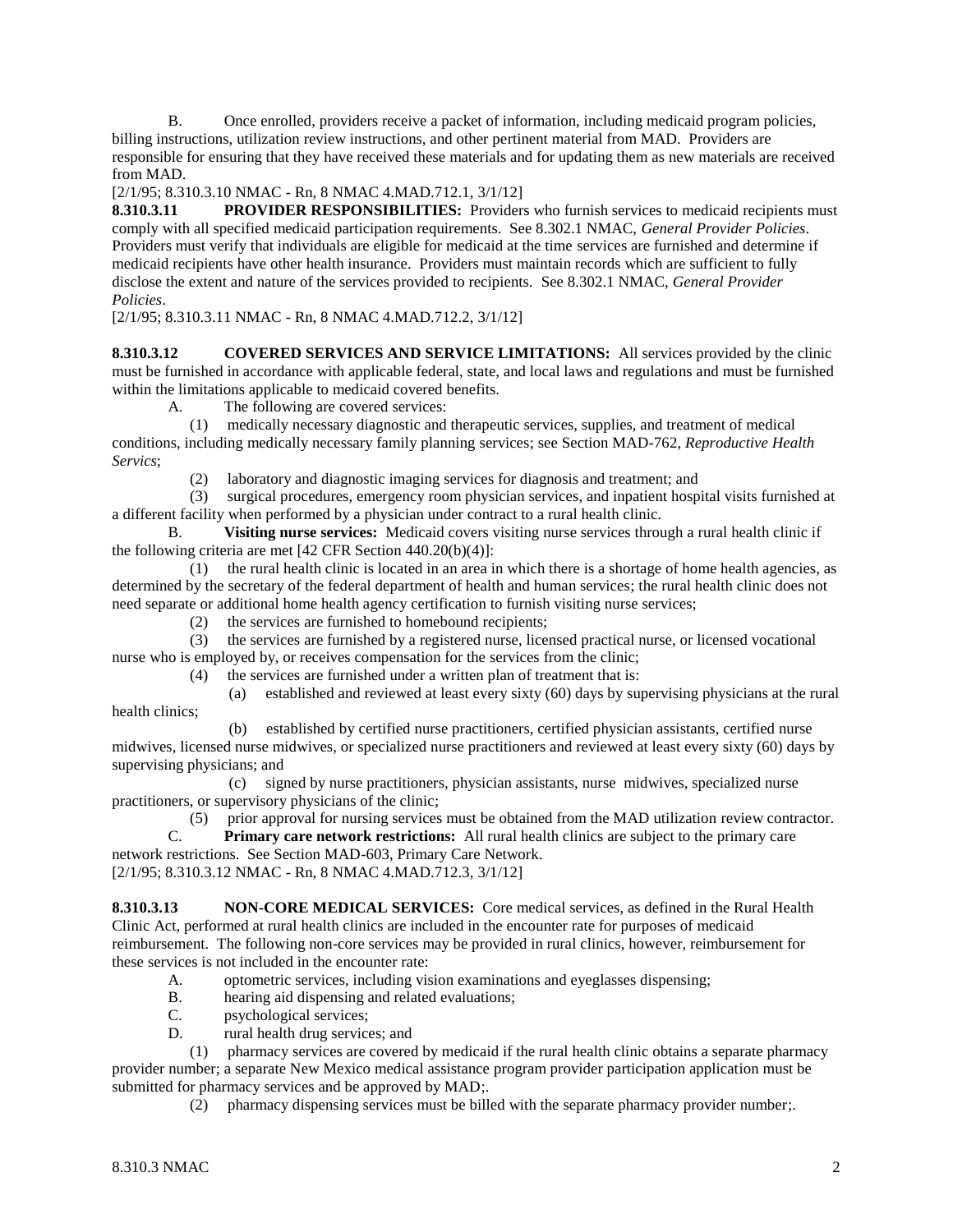(3) the rural health clinic pharmacy must be licensed by the state pharmacy board; see 8.324.4 NMAC, *Pharmacy Services*.

#### E. **Rural health dental services:**

 (1) Certified rural health clinics may participate as rural health dental providers if they obtain a separate dental provider numbers. A separate New Mexico medical assistance program provider participation application must be submitted by a rural health center dental provider and be approved by MAD.

 (2) Dental services must be billed under the separate dental provider number, not the rural health clinic provider number. See 8.310.7 NMAC, *Dental Services*.

[2/1/95; 8.310.3.13 NMAC - Rn, 8 NMAC 4.MAD.712.4, 3/1/12]

**8.310.3.14 NONCOVERED SERVICES:** Rural health clinic services are subject to the same limitations and coverage restrictions which exist for other medicaid services. See 8.301.3 NMAC, *General Noncovered Services*.

[2/1/95; 8.310.3.14 NMAC - Rn, 8 NMAC 4.MAD.712.5, 3/1/12]

**8.310.3.15 PRIOR APPROVAL AND UTILIZATION REVIEW:** All medicaid services are subject to utilization review for medical necessity and program compliance. Reviews may be performed before services are furnished, after services are furnished and before payment is made, or after payment is made. See 8.302.5 NMAC, *Prior Authorization and Utilization Review*. Once enrolled, providers receive instructions and documentation forms necessary for prior approval and claims processing.

A. **Prior approval:** Certain procedures or services may require prior approval from MAD or its designee. Services for which prior approval was obtained remain subject to utilization review at any point in the payment process.

B. **Eligibility determination:** Prior approval of services does not guarantee that individuals are eligible for medicaid. Providers must verify that individuals are eligible for medicaid at the time services are furnished and determine if medicaid recipients have other health insurance.

C. **Reconsideration:** Providers who disagree with prior approval request denials or other review decisions can request a re-review and a reconsideration. See Section MAD-953, *Reconsideration of Utilization Review Decisions*.

[2/1/95; 8.310.3.15 NMAC - Rn, 8 NMAC 4.MAD.712.6, 3/1/12]

**8.310.3.16 REIMBURSEMENT:** Rural health clinics must submit claims for reimbursement on the UB-92 claim form or its successor. See 8.302.2 NMAC, *Billing for Medicaid Services*. Once enrolled, providers receive instructions on documentation, billing, and claims processing.

A. **Reimbursement for non-hospital based rural health clinics:** Interim reimbursement is made at an encounter rate established for the clinic by the medicare intermediary.

 (1) An "encounter" means a face-to-face meeting between a recipient and any health professional whose services are reimbursed as a covered rural health clinic service.

 (2) A final cost settlement based on the audit data is made in accordance with applicable medicare regulations following the medicare cost settlement.

 (3) Multiple encounters with the same or different health professional(s) that take place on the same date at a single location are considered a single encounter.

 (a) Exceptions exist for cases in which the recipient suffers illness or injury requiring additional diagnosis or treatment on the same day, after the first encounter.

 (b) All medical, surgical, diagnostic imaging, supplies, and clinical laboratory services furnished during the encounter are considered reimbursed within the encounter rate.

B. **Reimbursement for non-core services:** Reimbursement to rural health clinics for drug services, dental services, vision services, hearing services, psychiatric or psychological services, and other non-core medical services is made according to the regulations applicable to each of these specific program areas. These services are not reimbursed on a reasonable cost basis, but instead are reimbursed as described in the applicable service sections.

C. **Reimbursement for hospital based rural health clinics:** Interim reimbursement to hospital, or other facility, based rural health clinics is made at the percentage determined by MAD. Adjustments and fiscal year reconciliations are made by MAD.

[2/1/95; 8.310.3.16 NMAC - Rn, 8 NMAC 4.MAD.712.7, 3/1/12]

#### **HISTORY OF 8.310.3 NMAC:**